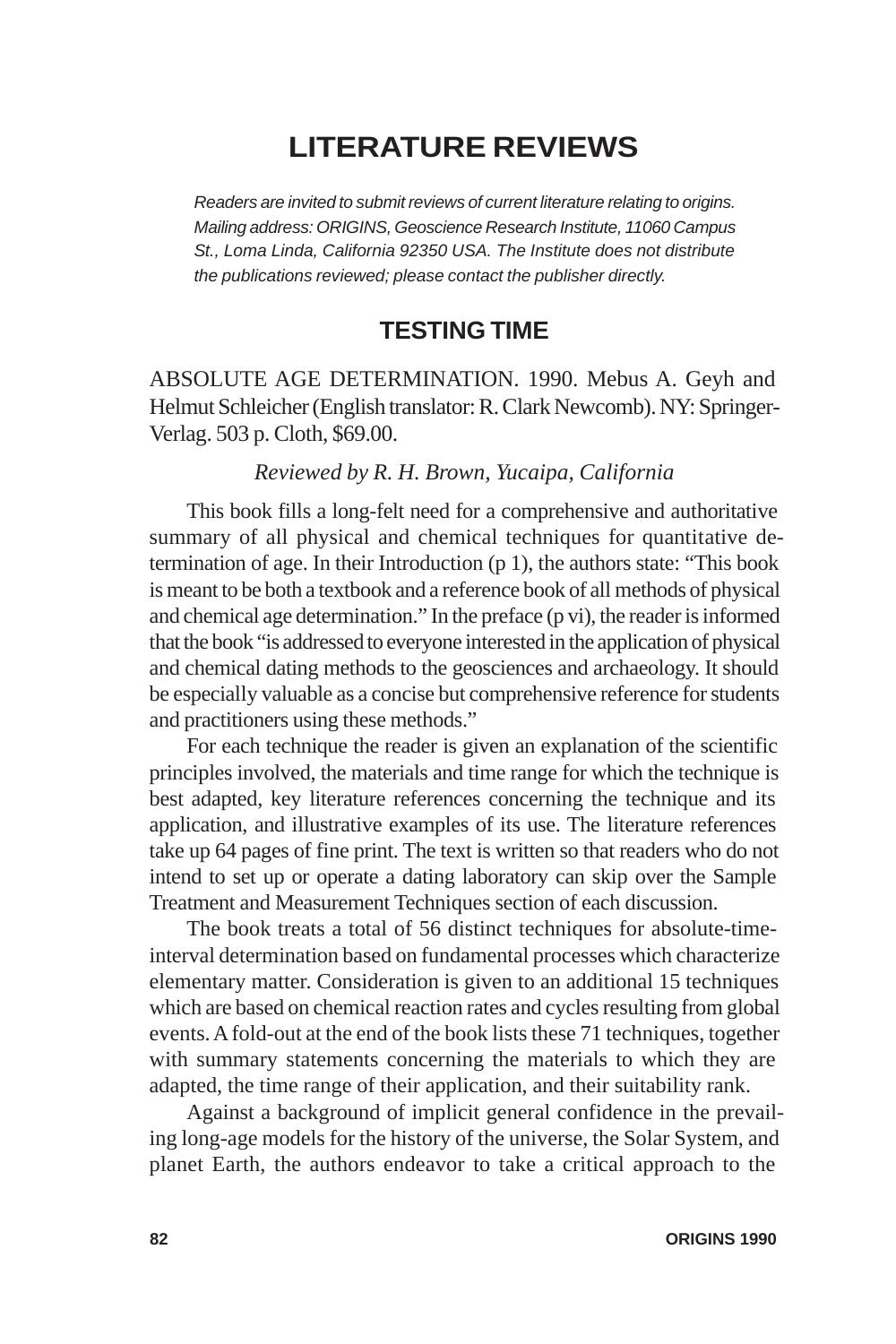evaluation of each technique they discuss. In their Preface (p vi) they state:

> *It is...becoming increasingly difficult to assess the meaning of the data obtained; for example, the question may arise whether the determined age is the age of formation, early or late diagenesis, or some stage of metamorphosis. Moreover, different components of a sample may yield different kinds of ages, depending on the method applied....The information provided by the absolute dates alone is not sufficient to make chronological sense. This information must be supplemented by* [additional consideration before a reasonable interpretation can be developed]*.*

An illustration is provided (p 6) by "U/Th dates for speleothem that are less than l0ka [and] often prove to be too large by many thousands of years without any indication...that such is the case."

From the viewpoint of most readers of *Origins*, the authors' repeated emphasis on need for age data to be *interpreted* by an *experienced* geochronologist (p 7, 22, e.g.) may be taken to indicate that in some cases valid interpretation(s) other than that which is currently in fashion may be possible. In Chapter 4 ("Treatment and Interpretation of the Raw Data") they state:

> *... each radiometric 'age' is never more than an analytically determined parameter (date) which can provide information about the time of a specific geological event only when all known geological, petrographic, and geochemical aspects are included in the interpretation. It must also be kept in mind that not all of the possible effects of the geological processes on the various dating methods can be completely understood or even recognized* (p 12).

In Chapter 6, which treats radiometric dating methods and extends over 263 pages, it is pointed out (p 55) that *if* a sample has been isolated (i.e., has been a closed system) its K-Ar "age" may designate initial crystallization, cooling, sedimentation, or diagenesis (changes in a sediment after initial deposition), and that this "age" may be unrealistically *low* because of greater argon diffusion than expected at low temperatures (even several orders of magnitude faster), or excessively *high* because radiogenic argon that previously accumulated in the material (by either diffusion or in-situ radioactivity) was not driven out before recooling (p 62).

In 35 pages of discussion on techniques that utilize a measurement of radiogenic lead, seven techniques are treated. Designating by "t(isotope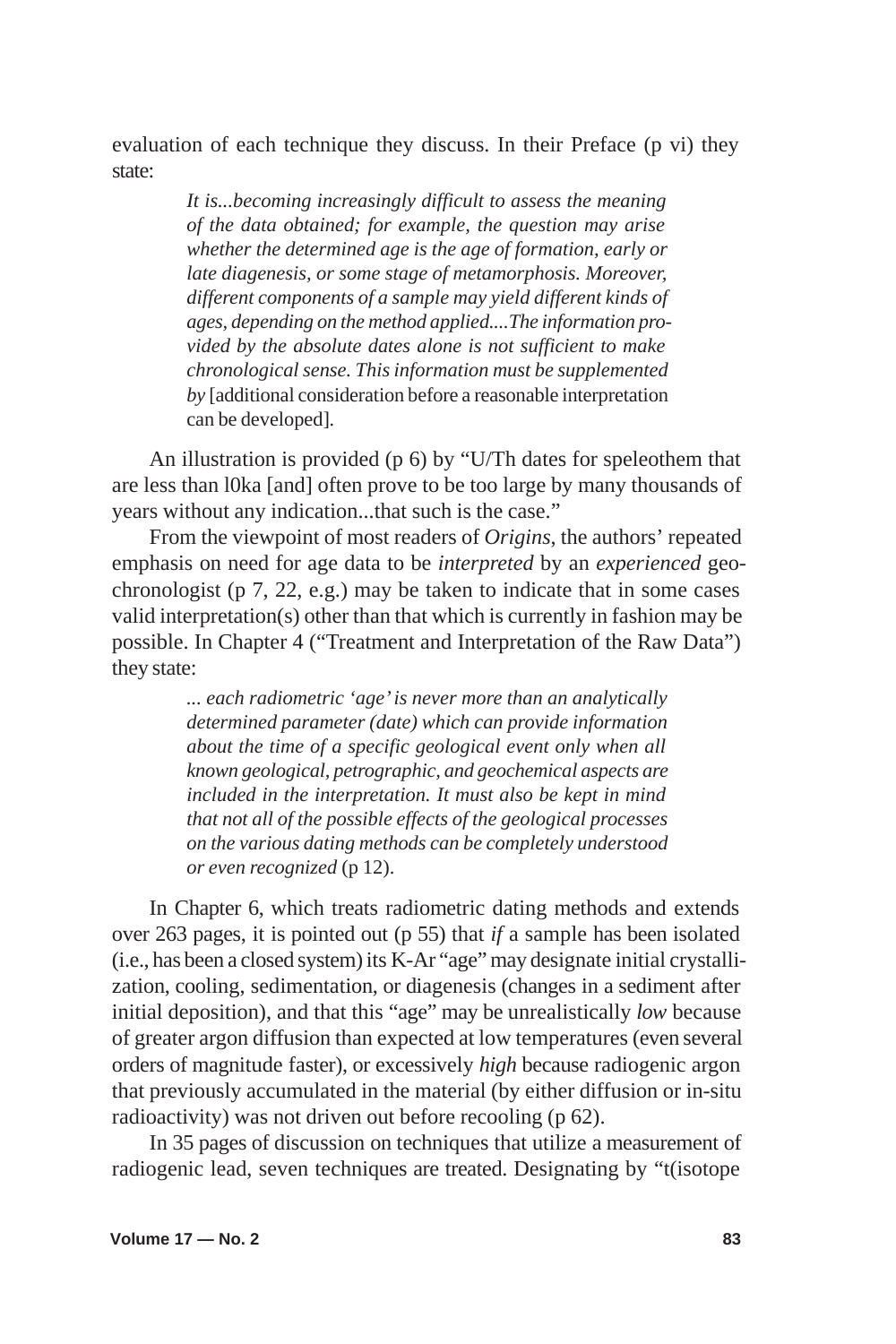ratio)" the radiometric time (age) determined from a particular isotope ratio measurement, the usual pattern from measurement of a specific specimen is  $t(^{207}Pb/^{206}Pb) > t(^{207}Pb/^{235}U) > t(^{206}Pb/^{238}U) > t(^{208}Pb/^{232}Th)$ . This discordance implies either secondary Pb loss or gain in U and Th (p 117). In many cases the discordant data can be interpreted satisfactorily in terms of an initial formation time (age)  $t_0$  and a subsequent modification event at  $t_1$ .

The reader of this review must not get an impression that radioisotope ages are characteristically discordant and of questionable interpretation. The frequency with which different isotope systems yield equivalent ages for a specimen is impressive. Examples include: the 3.59 Ga (giga or 109 year) age for the Amitsoq Gneiss of Greenland, according to Lu/Hf, Rb/Sr, and U/Pb isotope ratios (p 110), and the 2.72 Ga age for the Archean komatite flows in Ontario according to Re/Os, Sm/Nd, and Pb/Pb isotope ratios (p 113).

The 15 pages of discussion in Chapter 6 on the dating of meteorites and lunar rocks provide convenient access to the uniformitarian concepts concerning the history of elementary matter in the Solar System and the Milky Way Galaxy. A particularly significant observation treated in this section is that "Nearly all meteorites have been found to have a solidification age within the narrow limits of  $4.57\pm0.03$  Ga" (p 307; see also p 86 and 144), according to Rb/Sr, Re/Os, Sm/Nd, 207Pb/206Pb, U/Pb, Th/Pb, and fission-track dating methods.

In their discussions of dating techniques based on recovery from disequilibrium, on the effects of radioactive transformation, on chemical processes, and utilizing paleomagnetism, the authors are thorough in pointing out the large uncertainties involved (p 253-371).

The text is notably free of typographical and grammatical errors. Most of those encountered are spelling errors due to loss of one letter in the typesetting process. The English translation is generally excellent, but there are a few difficult sentences which betray the problems of translation.

On p 125 the text incorrectly uses Ma (million years) for numbers which specify Ga (giga or billion years), or incorrectly uses a decimal point when specifying ages in Ma.

In the discussion on correction of Carbon-14 ages for contamination, Equation 6.62 on p 174 appears to be incorrect (wrong sign on one term?), but the associated Figure 6.55 is evidently correct.

Most readers of *Origins* approach a consideration of physical and chemical age dating with a concern regarding the relationship between the results obtained and the chronological data given in the Bible. In my judgment the raw physical data obtained from our observations of the